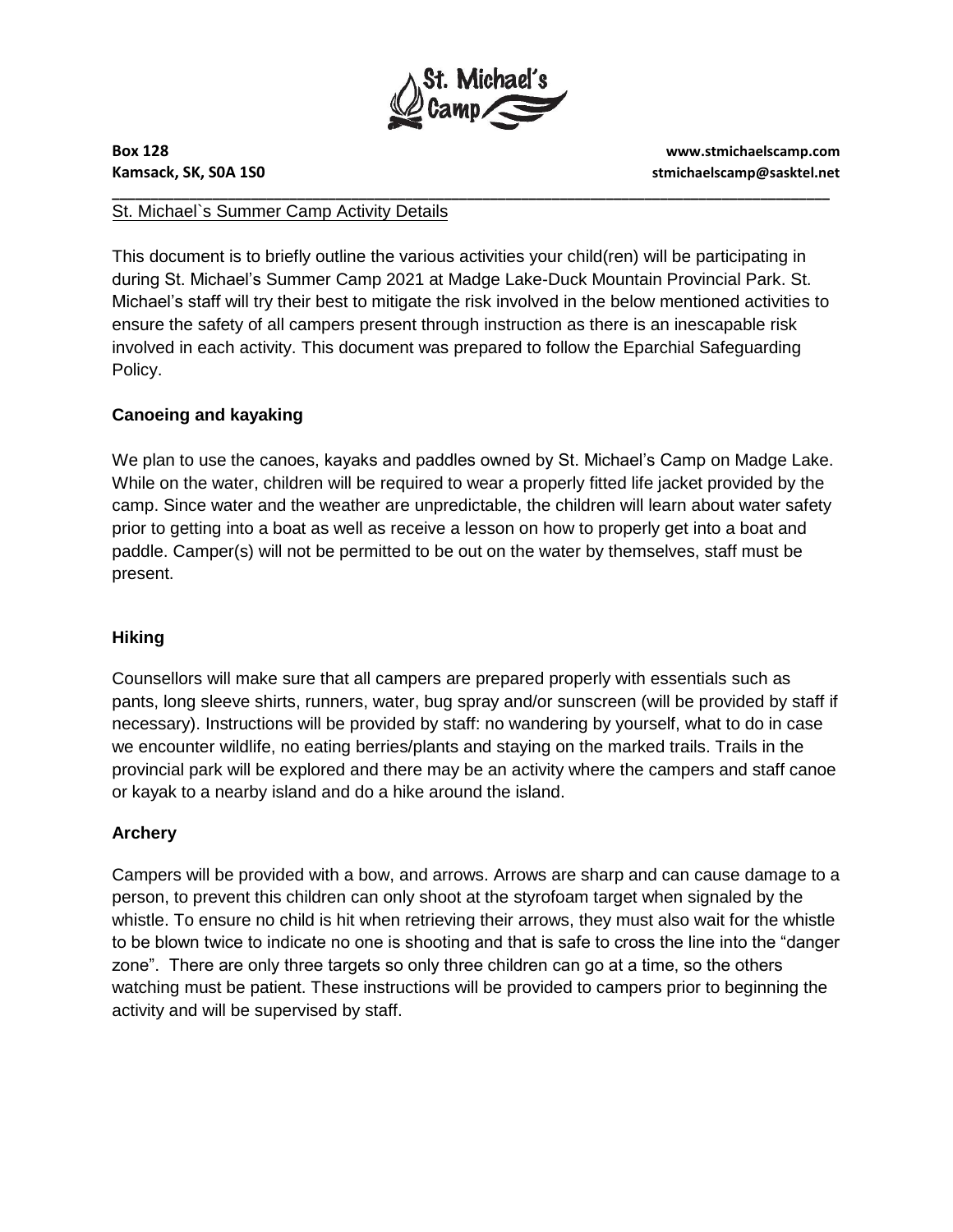

**Box 128 www.stmichaelscamp.com Kamsack, SK, S0A 1S0 stmichaelscamp@sasktel.net** 

#### **\_\_\_\_\_\_\_\_\_\_\_\_\_\_\_\_\_\_\_\_\_\_\_\_\_\_\_\_\_\_\_\_\_\_\_\_\_\_\_\_\_\_\_\_\_\_\_\_\_\_\_\_\_\_\_\_\_\_\_\_\_\_\_\_\_\_\_\_\_\_\_\_\_\_\_\_\_\_\_\_\_\_\_\_\_\_\_\_\_\_\_\_\_ Beach**

Trips to Ministik Beach will occur every day for a couple of hours at a time. Children will be transported along with counsellors from the camp to the beach via the rented van. Campers would be required to have sunscreen, appropriate beach attire, a towel and hat in order to go to the beach. During swimming time, a minimum of two counsellors will supervise campers. If someone doesn't feel comfortable swimming or doesn't know how to swim, he/she would be required to put on a provided life jacket. Campers will be allowed to play on the playground, utilize the sand volleyball court and play in the sand on the beach under supervision of a counsellor. There are public showers and washrooms on the beach for everybody to use; however, to use the facility a staff member must be notified. The camp also has a large floating mat that will be brought to the beach to play on. There are no lifeguards on duty at Ministik Beach.

# **Sask Aquatic Adventures**

At the beach (new this summer) there is a large blowup structure on the water made for the public to climb and slide on. We plan on having the kids enjoy a couple of hours on it for one day. A waiver must be submitted online on the Sask Aquatic Adventure site by parents/guardians prior to camp for the camper(s) to participate. An email indicating this will be sent to parents/guardians 1 week prior to camp. As per the apparatus's rules a lifejacket must be worn at all times and all will be under the supervision of hired lifeguards. The risk of sun burn or heat stroke/exhaustion is increased while being on the water for long amounts of time due to the water's reflection so campers must apply sunscreen beforehand and must bring a water bottle to the beach. (These instructions will be provided to campers at the beginning of camp and reminders given prior to beach time).

# **Slip and slide**

A slip and slide is very slippery and can lead to bruising/injury. We encourage the children to be mindful when choosing how to slide. Running on the slip and slide will not be encouraged as it increases the risk of injury via falling down/losing balance.

# **Mini Golf**

We plan to go mini golfing once during the week at Waves Ice Cream & Mini Golf. The transportation will be the same as the beach, in the van. Because the course is popular, we will be mindful of those around us and we will have the children under our supervision at all times to ensure campers are staying with the group. There is a possibility of a camper being accidentally struck with a golf ball or putter. Instructions on mini golf etiquette (where to stand, how to swing, when to move, etc.) will be provided prior to beginning the activity.